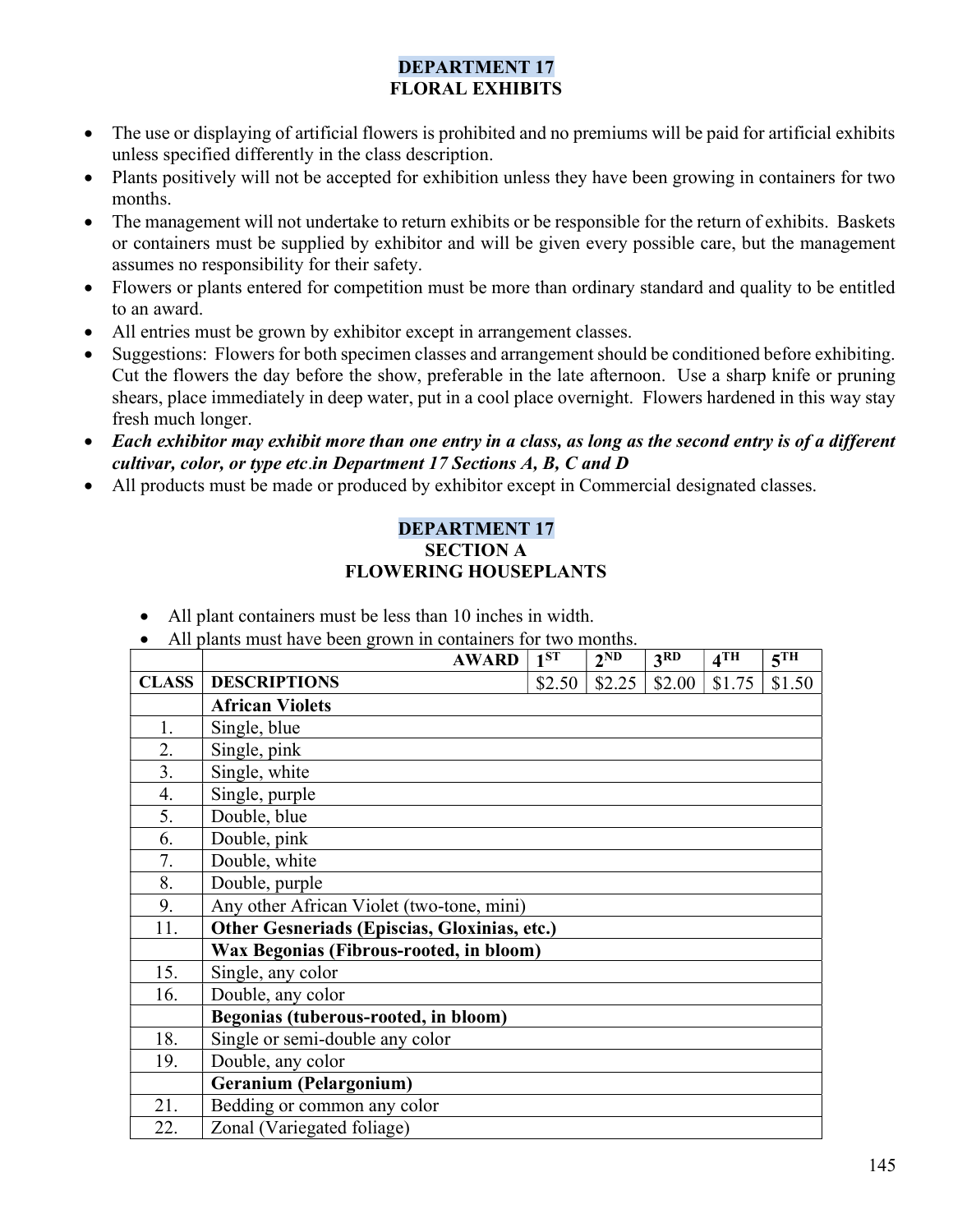|     | <b>VV</b>                                                                        |
|-----|----------------------------------------------------------------------------------|
| 24. | Scented                                                                          |
| 26. | <b>Flowering Hanging Baskets</b>                                                 |
| 28. | Any other Meritorious flowering houseplant which does not fit any                |
|     | category listed above. One entry per exhibitor – list correct name on entry tag. |

## DEPARTMENT 17

### SECTION B

## NON-FLOWERING HOUSEPLANTS

All plant containers must be less than 10 inches in width.

|              | <b>AWARD</b>                                                                    | 1 <sup>ST</sup> | $\overline{2^{ND}}$ | 3 <sup>RD</sup> | 4 <sup>TH</sup> | 5 <sup>TH</sup> |  |  |
|--------------|---------------------------------------------------------------------------------|-----------------|---------------------|-----------------|-----------------|-----------------|--|--|
| <b>CLASS</b> | <b>DESCRIPTIONS</b>                                                             | \$2.50          | \$2.25              | \$2.00          | \$1.75          | \$1.50          |  |  |
|              | Begonias, foliage type, with or without flowers                                 |                 |                     |                 |                 |                 |  |  |
| 1.           | Large leaf - any variety                                                        |                 |                     |                 |                 |                 |  |  |
| 2.           | Small leaf - any variety - no Strawberry Begonia                                |                 |                     |                 |                 |                 |  |  |
|              | <b>Desert Cacti</b>                                                             |                 |                     |                 |                 |                 |  |  |
| 4.           | One pot                                                                         |                 |                     |                 |                 |                 |  |  |
| 5.           | Several pots                                                                    |                 |                     |                 |                 |                 |  |  |
| 6.           | Cactus garden                                                                   |                 |                     |                 |                 |                 |  |  |
|              | <b>Tropical Cacti (Christmas, Easter cacti)</b>                                 |                 |                     |                 |                 |                 |  |  |
| 8.           | One pot                                                                         |                 |                     |                 |                 |                 |  |  |
| 9.           | Cactus garden                                                                   |                 |                     |                 |                 |                 |  |  |
|              | Succulents (Aloe, Jade, Sansevieria, etc)                                       |                 |                     |                 |                 |                 |  |  |
| 11.          | One pot                                                                         |                 |                     |                 |                 |                 |  |  |
| 12.          | Succulent garden                                                                |                 |                     |                 |                 |                 |  |  |
|              | Coleus - any leaf color                                                         |                 |                     |                 |                 |                 |  |  |
| 14.          | Single plant in pot                                                             |                 |                     |                 |                 |                 |  |  |
| 15.          | Multiple plants in one pot or planter                                           |                 |                     |                 |                 |                 |  |  |
|              | Ferns                                                                           |                 |                     |                 |                 |                 |  |  |
| 17.          | <b>Boston</b>                                                                   |                 |                     |                 |                 |                 |  |  |
| 18.          | Asparagus                                                                       |                 |                     |                 |                 |                 |  |  |
| 19.          | <b>Other Ferns</b>                                                              |                 |                     |                 |                 |                 |  |  |
|              | <b>Potted Ivy</b>                                                               |                 |                     |                 |                 |                 |  |  |
| 21.          | English                                                                         |                 |                     |                 |                 |                 |  |  |
| 22.          | Swedish                                                                         |                 |                     |                 |                 |                 |  |  |
| 23.          | Grape                                                                           |                 |                     |                 |                 |                 |  |  |
| 24.          | German                                                                          |                 |                     |                 |                 |                 |  |  |
| 25.          | Variegated                                                                      |                 |                     |                 |                 |                 |  |  |
| 26.          | Other                                                                           |                 |                     |                 |                 |                 |  |  |
| 28.          | Dish garden of foliage plants $-3$ or more specimens in a container             |                 |                     |                 |                 |                 |  |  |
| 30.          | Terrariums or arrangement in a closed container                                 |                 |                     |                 |                 |                 |  |  |
| 32.          | Hanging basket of foliage plants – not listed below                             |                 |                     |                 |                 |                 |  |  |
| 34.          | Philodendron                                                                    |                 |                     |                 |                 |                 |  |  |
| 36.          | Spider plant                                                                    |                 |                     |                 |                 |                 |  |  |
| 38.          | Pothos                                                                          |                 |                     |                 |                 |                 |  |  |
| 39.          | Wandering Jew                                                                   |                 |                     |                 |                 |                 |  |  |
| 40.          | Any other Meritorious foliage houseplant, which does not fit any                |                 |                     |                 |                 |                 |  |  |
|              | category, listed above. 1 entry per exhibitor - list correct name on entry tag. |                 |                     |                 |                 |                 |  |  |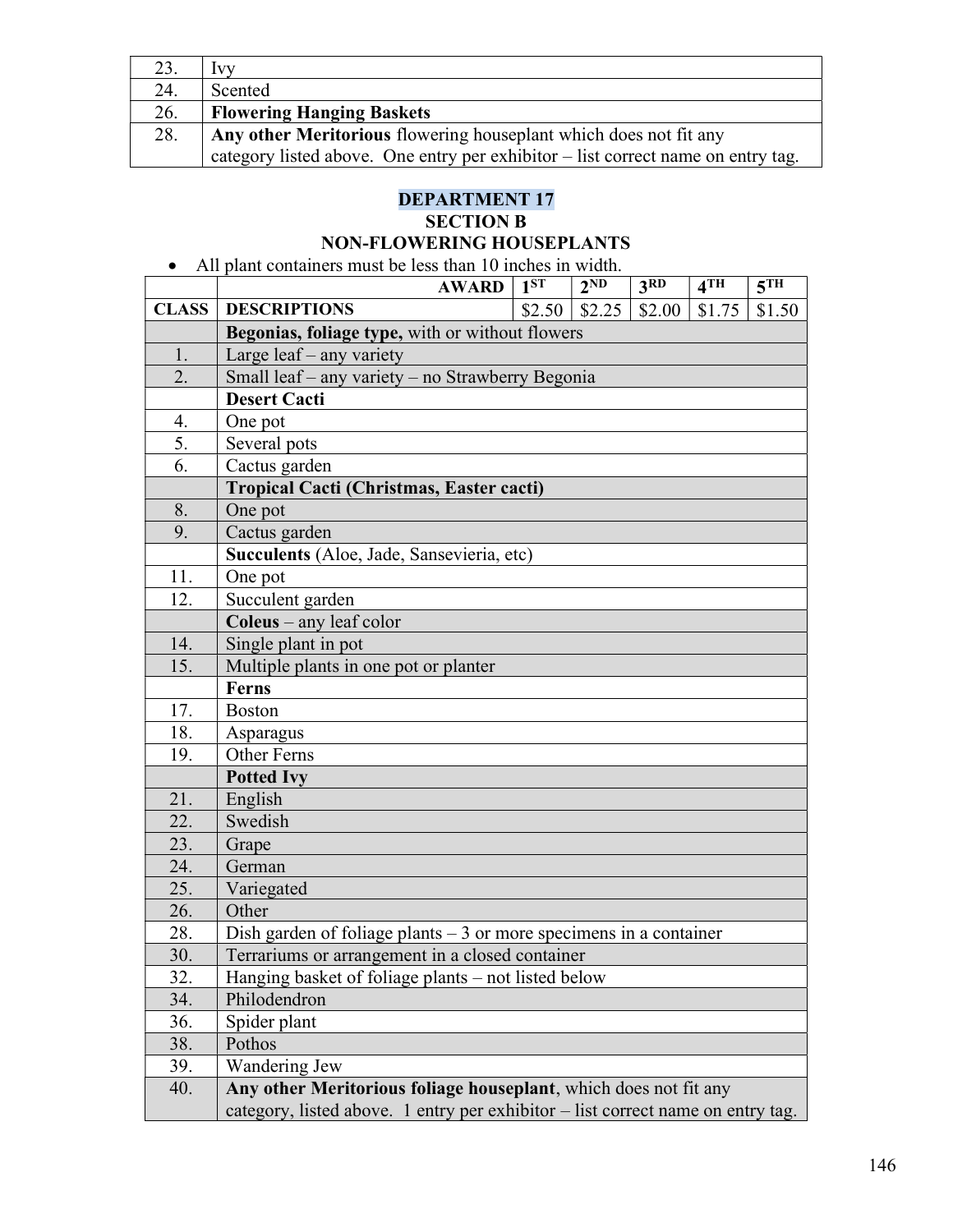#### DEPARTMENT 17 SECTION C SPECIMEN FLOWERS – ANNUALS

- Exhibits must be cut flowers grown by the exhibitor and must conform to the number of blooms, spikes, or stems as specified in each class.
- Exhibitors should note that uniformity of height, color and size is an important factor in evaluating entries.
- Flowers in each entry must be of one color and variety, unless otherwise stated.
- Exhibits must be in glass or ceramic containers. No Styrofoam cups.
- Foliage must be attached.

|              | <b>AWARD</b>                                                              | $1^{ST}$                            | 2 <sup>ND</sup> | 3 <sub>RD</sub> | $4$ TH | 5 <sup>TH</sup> |  |  |  |
|--------------|---------------------------------------------------------------------------|-------------------------------------|-----------------|-----------------|--------|-----------------|--|--|--|
| <b>CLASS</b> | <b>DESCRIPTIONS</b>                                                       | \$2.50                              | \$2.25          | \$2.00          | \$1.75 | \$1.50          |  |  |  |
| 1.           | Ageratum (5 stems)                                                        |                                     |                 |                 |        |                 |  |  |  |
| 2.           | Asters (5 blooms)                                                         |                                     |                 |                 |        |                 |  |  |  |
| 3.           | Bachelor Buttons (5 blooms)                                               |                                     |                 |                 |        |                 |  |  |  |
| 4.           | Bells of Ireland (5 blooms)                                               |                                     |                 |                 |        |                 |  |  |  |
| 5.           | Calendula (5 blooms)                                                      |                                     |                 |                 |        |                 |  |  |  |
| 8.           | Crested (1 stem Celosia – Cockscomb – with stem)                          |                                     |                 |                 |        |                 |  |  |  |
| 9.           | Plume – Celosia (1 stem)                                                  |                                     |                 |                 |        |                 |  |  |  |
| 10.          | Cleome -Spider Flower (3 stems)                                           |                                     |                 |                 |        |                 |  |  |  |
| 11.          | Cosmos (5 blooms)                                                         |                                     |                 |                 |        |                 |  |  |  |
| 15.          |                                                                           | Cactus Dahlia (1 stem with foliage) |                 |                 |        |                 |  |  |  |
| 16.          | Decorative Dahlia (1 stem with foliage)                                   |                                     |                 |                 |        |                 |  |  |  |
| 17.          | Pompon Dahlia (1 stem with foliage)                                       |                                     |                 |                 |        |                 |  |  |  |
| 18.          | Single Dahlia (1 stem with foliage)                                       |                                     |                 |                 |        |                 |  |  |  |
| 19.          | Standard Dahlia 3-4" blossom (1 stem with foliage)                        |                                     |                 |                 |        |                 |  |  |  |
| 20.          |                                                                           | Gaillardia (5 blooms)               |                 |                 |        |                 |  |  |  |
| 22.          | Gladiolus - Large flowering (1 spike)                                     |                                     |                 |                 |        |                 |  |  |  |
| 23.          | Gladiolus – Small flowering (1 spike)                                     |                                     |                 |                 |        |                 |  |  |  |
| 25.          | African – lemon colored (large, greater than 2") Marigolds (5 blooms)     |                                     |                 |                 |        |                 |  |  |  |
| 26.          | African – orange colored (large, greater than 2") Marigolds (5 blooms)    |                                     |                 |                 |        |                 |  |  |  |
| 27.          | French - single (small, less than 2") Marigolds (5 blooms)                |                                     |                 |                 |        |                 |  |  |  |
| 28.          | French – double (small, less than 2") Orange Marigolds (5 blooms)         |                                     |                 |                 |        |                 |  |  |  |
| 29.          | French - double (small, less than 2") Bi-Color Marigolds (5 blooms)       |                                     |                 |                 |        |                 |  |  |  |
| 30.          | French – double (small, less than 2") Yellow Marigolds (5 blooms)         |                                     |                 |                 |        |                 |  |  |  |
| 31.          | Single Nasturtiums (5 blooms)                                             |                                     |                 |                 |        |                 |  |  |  |
| 32.          | Double Nasturtiums (5 blooms)                                             |                                     |                 |                 |        |                 |  |  |  |
| 36.          | Single Petunia (5 blooms)                                                 |                                     |                 |                 |        |                 |  |  |  |
| 37.          | Double Petunia (5 blooms)                                                 |                                     |                 |                 |        |                 |  |  |  |
| 38.          | Rudbeckia Gloriosa Daisy (3 blooms)                                       |                                     |                 |                 |        |                 |  |  |  |
| 40.          | Red Salvia – annual $(5 \text{ spikes})$                                  |                                     |                 |                 |        |                 |  |  |  |
| 41.          | Blue Salvia (5 spikes)                                                    |                                     |                 |                 |        |                 |  |  |  |
| 44.          | Large, flowered Snapdragon (3 spikes)                                     |                                     |                 |                 |        |                 |  |  |  |
| 45.          | Dwarf type Snapdragon (3 spikes)                                          |                                     |                 |                 |        |                 |  |  |  |
| 46.          | Sunflower (3 blooms) flower garden variety (Large single-headed sunflower |                                     |                 |                 |        |                 |  |  |  |
|              | listing can be found in Dept. 12, Section A)                              |                                     |                 |                 |        |                 |  |  |  |
| 48.          | Strawflowers – mixed colors (3 blooms)                                    |                                     |                 |                 |        |                 |  |  |  |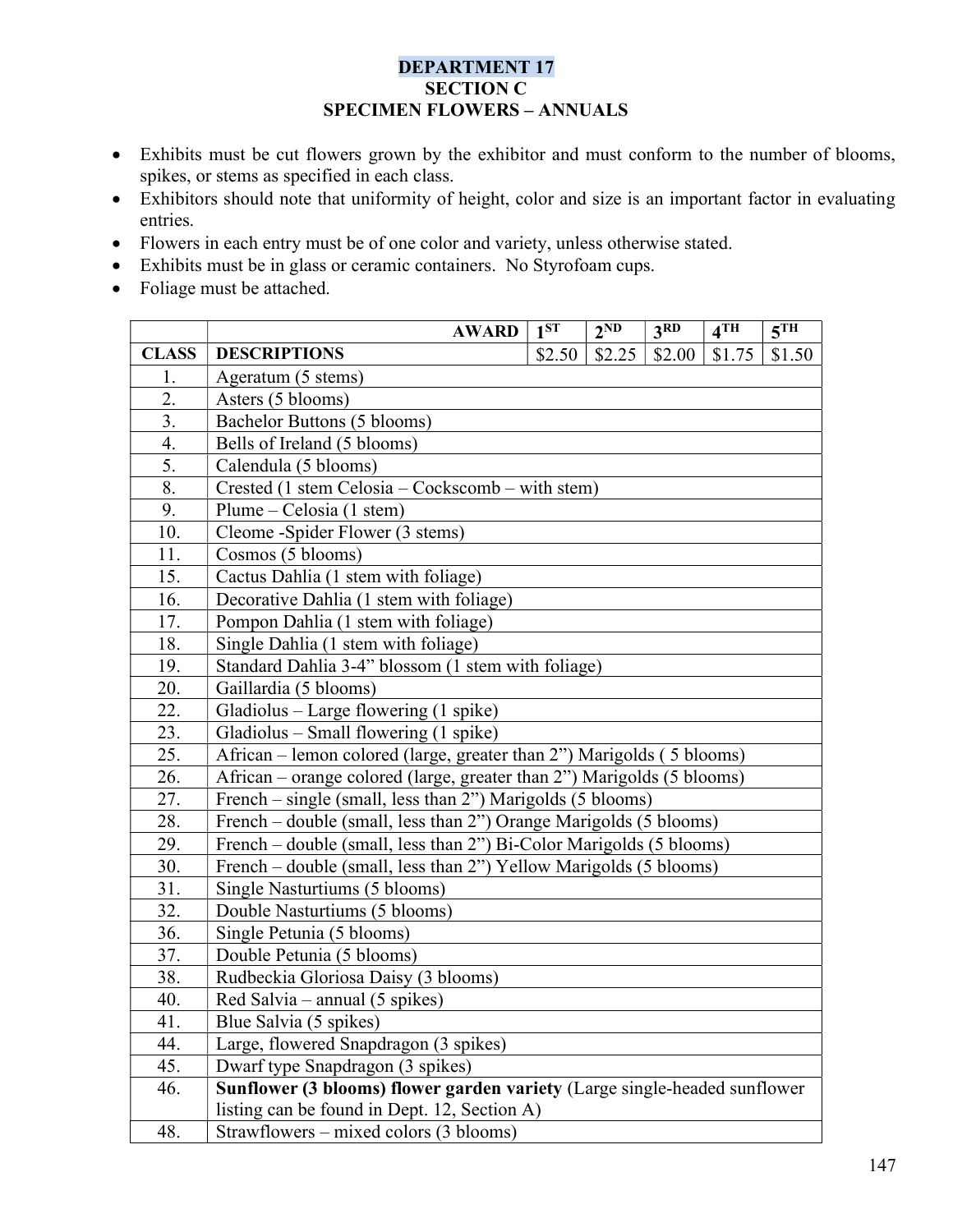| 49. | Other Everlasting – mixed colors (3 blooms)                            |
|-----|------------------------------------------------------------------------|
| 50. | Nicotiana – flowering tobacco (3 stems)                                |
| 53. | Giant Zinnias (3 blooms)                                               |
| 54. | Cactus Zinnias (3 blooms)                                              |
| 55. | Pompon Zinnias (3 blooms)                                              |
| 56. | Novelty Zinnias (3 blooms)                                             |
| 57. | Single Zinnia (3 blooms)                                               |
| 58. | Other annuals correctly named not qualifying for any of above classes. |
|     | 1 entry per exhibitor – list correct name on entry tag.                |
|     | Children under 8 years old – ribbon only                               |
| 60. | Marigolds (3 blooms one variety)                                       |
| 61. | Zinnias (3 blooms one variety)                                         |

#### DEPARTMENT 17 SECTION D SPECIMEN FLOWERS – PERENNIALS

|              | <b>AWARD</b>                                                                         | $1^{ST}$                                                        | 2 <sup>ND</sup> | 3 <sup>RD</sup> | 4TH    | 5 <sup>TH</sup> |  |  |
|--------------|--------------------------------------------------------------------------------------|-----------------------------------------------------------------|-----------------|-----------------|--------|-----------------|--|--|
| <b>CLASS</b> | <b>DESCRIPTIONS</b>                                                                  | \$2.50                                                          | \$2.25          | \$2.00          | \$1.75 | \$1.50          |  |  |
| 1.           | Astilbe (3 spikes)                                                                   |                                                                 |                 |                 |        |                 |  |  |
| 2.           | Purple coneflower (3 blooms)                                                         |                                                                 |                 |                 |        |                 |  |  |
| 4.           | Russian Sage (3 stems)                                                               |                                                                 |                 |                 |        |                 |  |  |
| 5.           | Garden Types Chrysanthemums (1 spray)                                                |                                                                 |                 |                 |        |                 |  |  |
| 6.           | Delphinium (1 spike)                                                                 |                                                                 |                 |                 |        |                 |  |  |
| 7.           | Dianthus – hardy pinks (5 blooms)                                                    |                                                                 |                 |                 |        |                 |  |  |
| 8.           |                                                                                      | Rudbeckia Daisy - Gloriosa Daisy - Perennial Variety (3 blooms) |                 |                 |        |                 |  |  |
| 9.           | Hosta (one leaf)                                                                     |                                                                 |                 |                 |        |                 |  |  |
| 10.          | Lilies (1 stalk) No day lilies                                                       |                                                                 |                 |                 |        |                 |  |  |
|              | Roses - Hybrid Tea (1 bud with leaves)                                               |                                                                 |                 |                 |        |                 |  |  |
| 12.          | <b>Bicolor</b>                                                                       |                                                                 |                 |                 |        |                 |  |  |
| 13.          | Orange                                                                               |                                                                 |                 |                 |        |                 |  |  |
| 14.          | Pink                                                                                 |                                                                 |                 |                 |        |                 |  |  |
| 15.          | Red                                                                                  |                                                                 |                 |                 |        |                 |  |  |
| 16.          | White                                                                                |                                                                 |                 |                 |        |                 |  |  |
| 17.          | Yellow                                                                               |                                                                 |                 |                 |        |                 |  |  |
| 18.          | Floribunda (1 stem)                                                                  |                                                                 |                 |                 |        |                 |  |  |
| 19.          | Grandflora (1 stem)                                                                  |                                                                 |                 |                 |        |                 |  |  |
| 20.          | Miniature (1 stem)                                                                   |                                                                 |                 |                 |        |                 |  |  |
|              | <b>Flowers from Trees or Shrubs</b>                                                  |                                                                 |                 |                 |        |                 |  |  |
| 22.          | Hydrangeas (1 flower head)                                                           |                                                                 |                 |                 |        |                 |  |  |
| 23.          | Other-Branch or stem from Flowering Tree or Shrub – list correct name on             |                                                                 |                 |                 |        |                 |  |  |
|              | entry tag                                                                            |                                                                 |                 |                 |        |                 |  |  |
| 25.          | <b>Other Perennials</b> not qualifying for above category – correctly named. 1 entry |                                                                 |                 |                 |        |                 |  |  |
|              | per exhibitor.                                                                       |                                                                 |                 |                 |        |                 |  |  |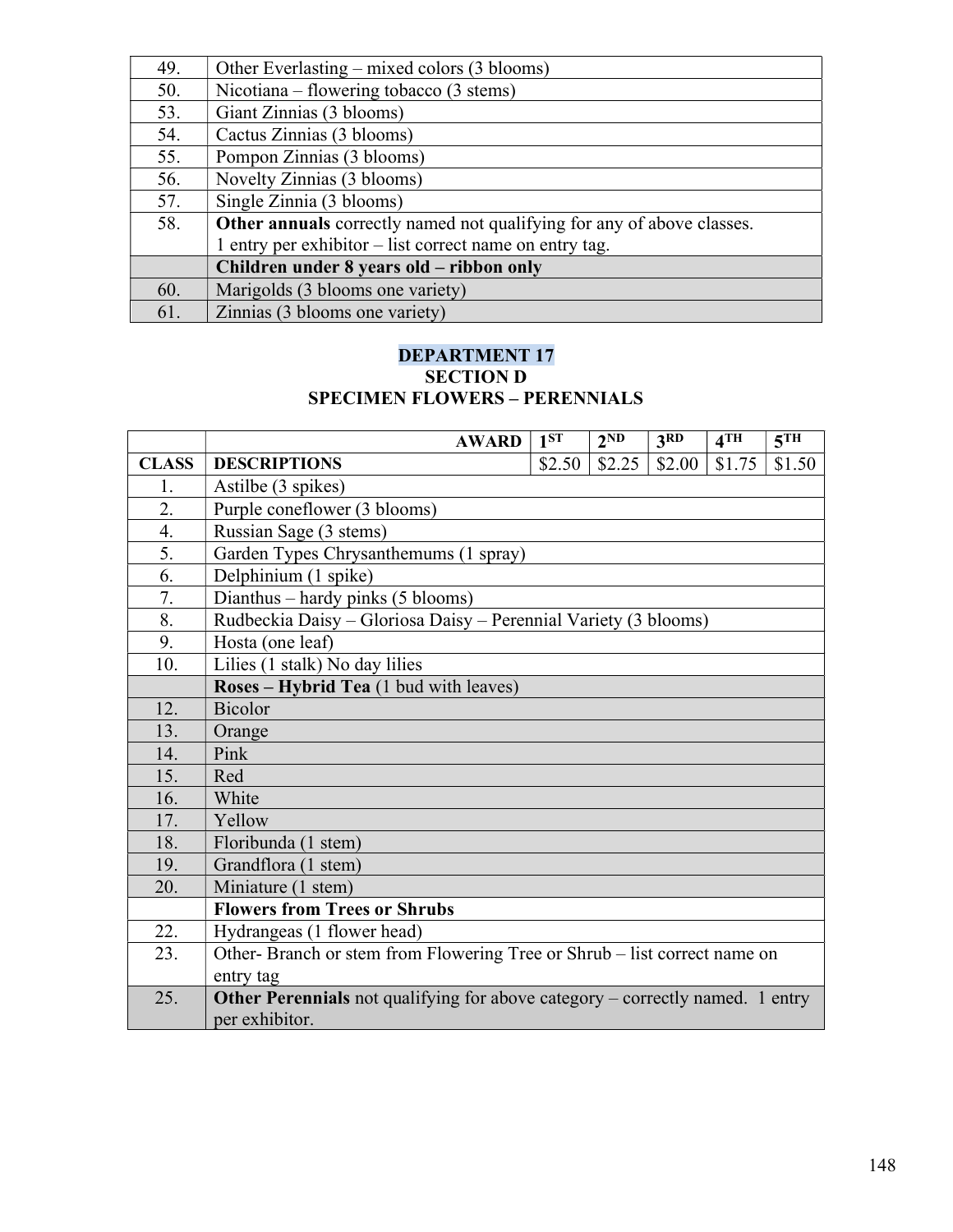#### DEPARTMENT 17 SECTION E ARTISTIC ARRANGEMENTS All Arrangements (Sections E, F, G, I and J) must fit on 12-inch-deep shelf.

#### Arrangements are to depict the title of class.

|              | <b>AWARD</b>                                                                                      | 1 <sup>ST</sup> | 2 <sup>ND</sup> | 3 <sub>RD</sub> | 4 <sup>TH</sup> | 5 <sup>TH</sup> |  |
|--------------|---------------------------------------------------------------------------------------------------|-----------------|-----------------|-----------------|-----------------|-----------------|--|
| <b>CLASS</b> | <b>DESCRIPTIONS</b>                                                                               | \$5.50          | \$4.50          | \$3.50          | \$2.50          | \$1.50          |  |
| 1.           | "Welcome to PA" – A design incorporating decorative wood using all dried plant material           |                 |                 |                 |                 |                 |  |
| 2.           | "Symphony in Green" – An arrangement of all green plant material                                  |                 |                 |                 |                 |                 |  |
| 3.           | "Sunny Day" – A mass design of all fresh plant material                                           |                 |                 |                 |                 |                 |  |
| 4.           | "A Walk in the Woods" – A design using all fresh Pennsylvania wildflowers.                        |                 |                 |                 |                 |                 |  |
| 5.           | "A Day at the Fair" – An arrangement of all fresh plant material to depict the title              |                 |                 |                 |                 |                 |  |
| 6.           | "Down by the River" – A creative design using all fresh plant material with some water showing    |                 |                 |                 |                 |                 |  |
| 7.           | "My Garden" – A design in a basket using all fresh plant material                                 |                 |                 |                 |                 |                 |  |
| 8.           | "1942 Victory Garden" – An arrangement incorporating some fruit and/or vegetables with            |                 |                 |                 |                 |                 |  |
|              | foliage and/or flowers. Fruit and vegetables may not be sliced or cut.                            |                 |                 |                 |                 |                 |  |
| 9.           | "Grande Finale" – A traditional mass design depicting the 1930's using all dried or treated plant |                 |                 |                 |                 |                 |  |
|              | material                                                                                          |                 |                 |                 |                 |                 |  |
| 10.          | "Star of the Show" – an arrangement incorporating one flower and foliage                          |                 |                 |                 |                 |                 |  |
| 11.          | "In a Minute" – A small design not to exceed 8" in any dimension, using all dried plant material  |                 |                 |                 |                 |                 |  |
| 12.          | "Tiny Treasures" – a miniature design not to exceed 5" in any dimension, using all fresh plant    |                 |                 |                 |                 |                 |  |
|              | material                                                                                          |                 |                 |                 |                 |                 |  |
| 13.          | Planted Shoe one plant or multiple plants grown in container                                      |                 |                 |                 |                 |                 |  |

#### DEPARTMENT 17

#### SECTION F

#### FLORIST AND PROFESSIONAL GROWERS

|              | <b>AWARD</b>          | 1 <sub>1</sub> ST | 2 <sup>ND</sup> | 2RD    | 4 <sup>TH</sup> | $5$ TH |
|--------------|-----------------------|-------------------|-----------------|--------|-----------------|--------|
| <b>CLASS</b> | <b>DESCRIPTIONS</b>   | \$10.00           | \$9.00          | \$8.00 | \$7.00          | \$6.00 |
|              | <b>Floral Designs</b> |                   |                 |        |                 |        |
| ī.           | Corsage               |                   |                 |        |                 |        |
| 2.           | <b>Bridal Bouquet</b> |                   |                 |        |                 |        |
| 3.           | Table Centerpiece     |                   |                 |        |                 |        |
| 4.           | Boutonniere           |                   |                 |        |                 |        |

#### DEPARTMENT 17 SECTION G CHILDREN'S ARRANGEMENTS

Refer to rules at the beginning of Department 17

|              | <b>AWARD</b>                                                                  | 1 <sup>ST</sup> | $2^{ND}$ | 3 <sup>RD</sup>                              | $4$ TH | $5$ TH |
|--------------|-------------------------------------------------------------------------------|-----------------|----------|----------------------------------------------|--------|--------|
| <b>CLASS</b> | <b>DESCRIPTIONS</b>                                                           | \$2.00          |          | $\vert$ \$1.50 $\vert$ \$1.25 $\vert$ \$1.00 |        | \$.75  |
|              | Arrangement in an animal container (Elementary School Students)               |                 |          |                                              |        |        |
| 2.           | Arrangement of flowers for teacher's desk (Junior High School Students)       |                 |          |                                              |        |        |
| 3.           | Terrariums or arrangement in a closed container (Elementary School Students)  |                 |          |                                              |        |        |
| 4.           | Dish Garden (Elementary School Students)                                      |                 |          |                                              |        |        |
|              | Arrangement typifying a hobby or sport (Junior High and High School Students) |                 |          |                                              |        |        |